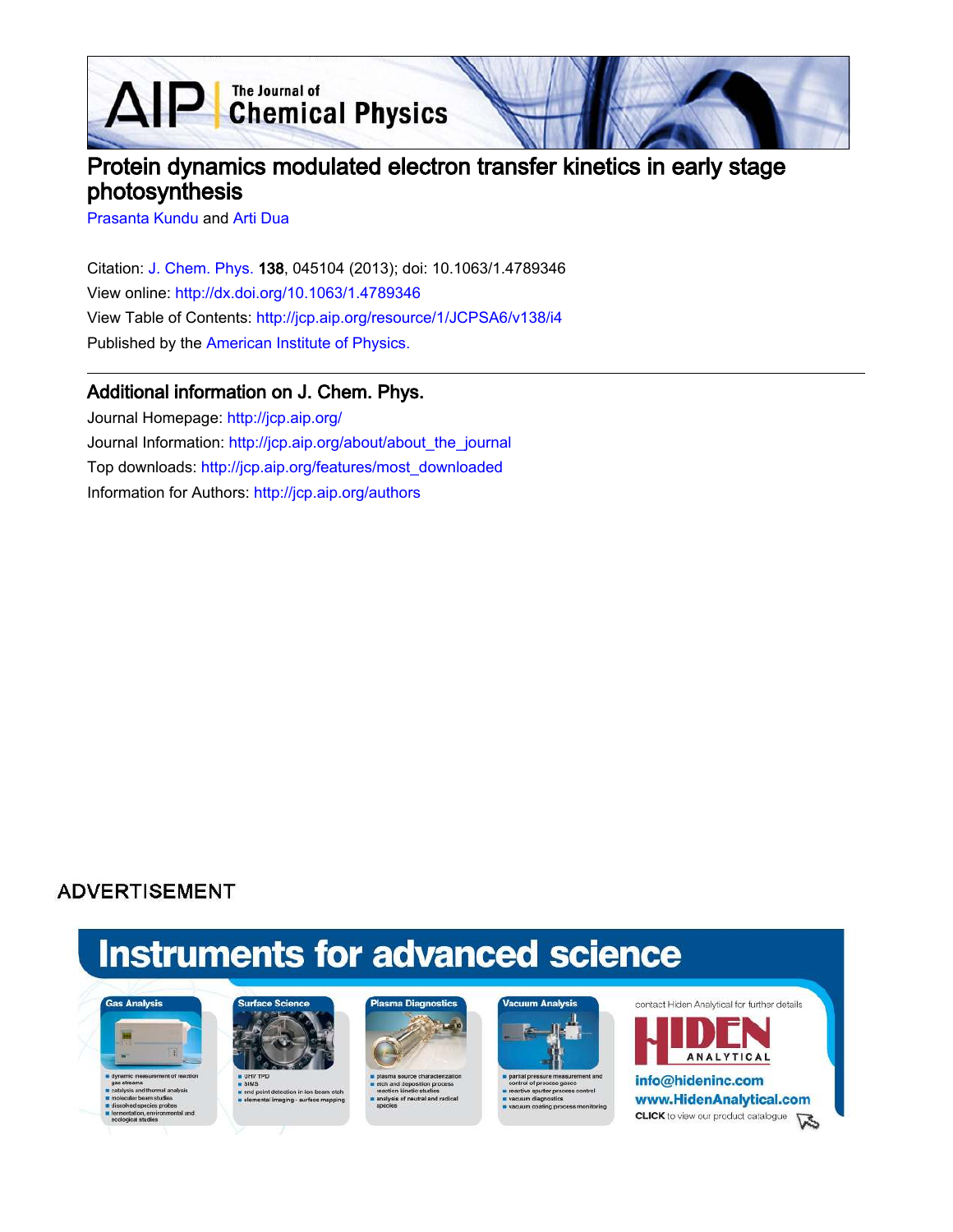

# **Protein dynamics modulated electron transfer kinetics in early stage photosynthesis**

Prasanta Kundu and Arti Dua

*Department of Chemistry, Indian Institute of Technology, Madras, Chennai 600036, India*

(Received 13 October 2012; accepted 9 January 2013; published online 31 January 2013)

A recent experiment has probed the electron transfer kinetics in the early stage of photosynthesis in *Rhodobacter sphaeroides* for the reaction center of wild type and different mutants [Science **316**, 747 (2007)]. By monitoring the changes in the transient absorption of the donor-acceptor pair at 280 and 930 nm, both of which show non-exponential temporal decay, the experiment has provided a strong evidence that the initial electron transfer kinetics is modulated by the dynamics of protein backbone. In this work, we present a model where the electron transfer kinetics of the donor-acceptor pair is described along the reaction coordinate associated with the distance fluctuations in a protein backbone. The stochastic evolution of the reaction coordinate is described in terms of a non-Markovian generalized Langevin equation with a memory kernel and Gaussian colored noise, both of which are completely described in terms of the microscopics of the protein normal modes. This model provides excellent fits to the transient absorption signals at 280 and 930 nm associated with protein distance fluctuations and protein dynamics modulated electron transfer reaction, respectively. In contrast to previous models, the present work explains the microscopic origins of the non-exponential decay of the transient absorption curve at 280 nm in terms of multiple time scales of relaxation of the protein normal modes. Dynamic disorder in the reaction pathway due to protein conformational fluctuations which occur on time scales slower than or comparable to the electron transfer kinetics explains the microscopic origin of the non-exponential nature of the transient absorption decay at 930 nm. The theoretical estimates for the relative driving force for five different mutants are in close agreement with the experimental estimates obtained using electrochemical measurements. *© 2013 American Institute of Physics*. [http://dx.doi.org/10.1063/1.4789346]

# **I. INTRODUCTION**

The early stage of photosynthesis involves an electron transfer reaction from an excited donor to a neighbouring acceptor in an environment of protein matrix. In the case of photosynthetic bacteria *Rhodobacter sphaeroides*, the donor is a special pair of bacteriochlorophylls, which on photoexcitation transfers an electron to a pheophytin to form a charge separated species in picoseconds. In a recent experiment by Wang et al.,<sup>1</sup> the reaction center of the wild type and different mutants of *Rhodobacter sphaeroides* was probed by monitoring the changes in the transient absorption of the donor-accepter pair at 930 and 280 nm. While the signal at 930 nm tracked the kinetics of electron transfer reaction from donor to acceptor, the signal at 280 nm was sensitive to protein conformational dynamics. Interestingly, in an interval of around 1–200 ps, the wild type and mutants showed different temporal decay for the transient absorption at 930 nm. In the same time interval, however, the temporal decay of the transient absorption at 280 nm for different mutants was all the same resulting in data collapse. In spite of these differences, a common feature of both the profiles was the non-exponential temporal decay profiles. The invariance of the 280 nm signal to different mutants in the reaction center provided a strong experimental evidence that protein conformational dynamics occurs on timescales slower than the electron transfer kinetics, implying that the former effectively modulates the kinetics of electron transfer in the early stages of photosynthesis.

In order to fit the experimental data for the transient absorption curves at 930 and 280 nm, Wang *et al.* used the Sumi-Marcus model of electron transfer $2,3$  to calculate the survival probability of excited donor state. The survival probability, among other parameters, depended on a protein relaxation function,  $C_p(t)$ , and the free energy of a protein backbone,  $V_p(x)$ , where x is the reaction coordinate associated with protein dynamics. However, since the details of protein conformational dynamics were not included in the model,  $C_p(t)$  was considered as an unknown function, the empirical form of which was obtained by fitting a tri-exponential function to the experimental data at 280 nm which yielded three relaxation times. Also,  $V_p(x)$  was assumed to be a harmonic potential. Keeping all other parameter fixed, the same three relaxation times could provide excellent fit to the experimental data at 930 nm for all the different types of mutants in the reaction center by merely changing the driving force,  $\Delta G^0$ , the free energy difference between the donor and acceptor. However, since the protein conformational fluctuations were not included in the model, the microscopic basis for the tri-exponential form of the empirical function,  $C_p(t)$ , and the harmonic nature of the potential  $V_p(x)$ —two key quantities which were crucial to fit the experimental data—is not clear.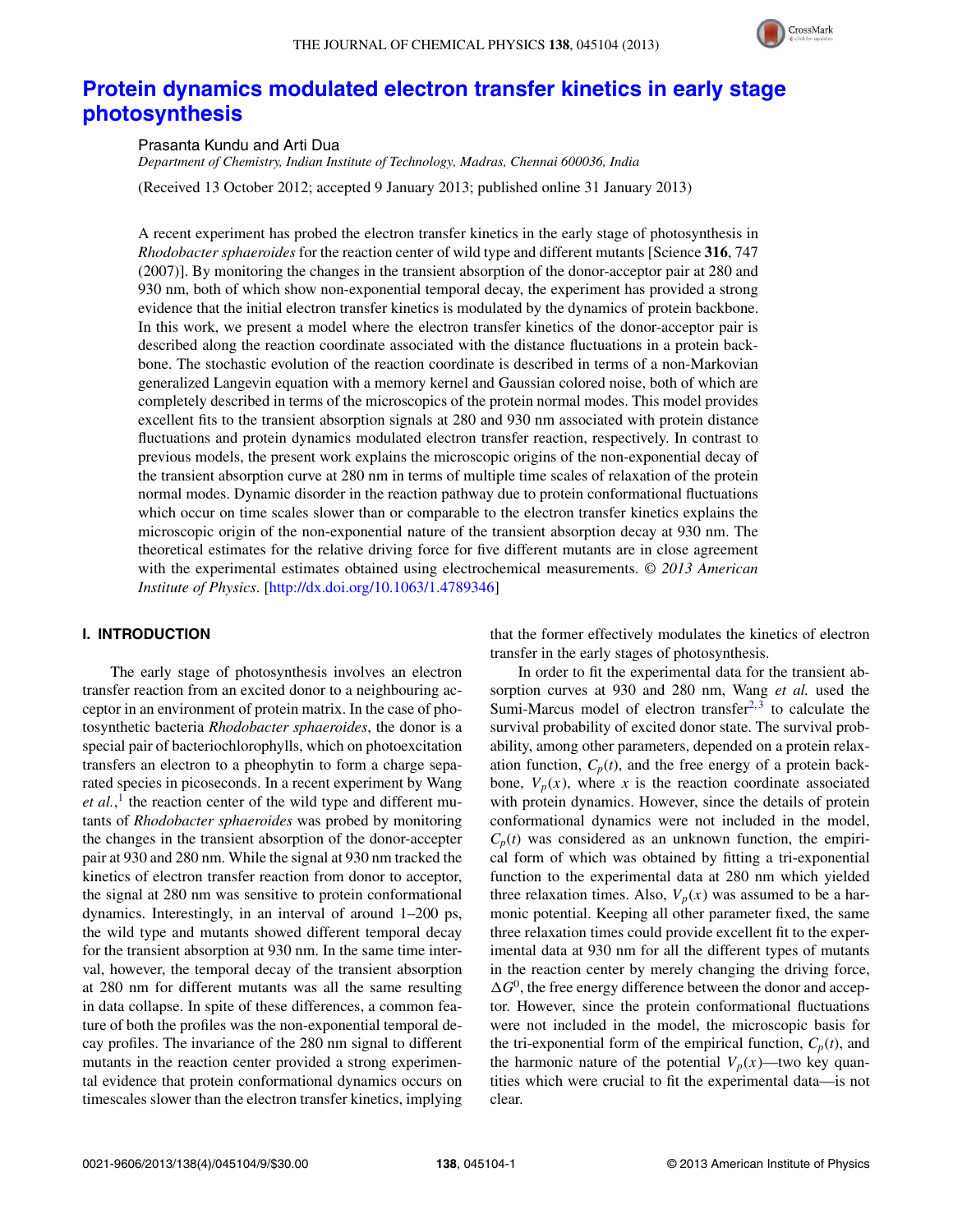To include the effects of protein conformational fluctuations, a recent work<sup>4</sup> models the inter-segment distance fluctuations of a protein by considering a particle in a harmonic potential driven by the fractional Gaussian noise.<sup>5</sup> In this onedimensional generalized Langevin equation description, the complicated dynamics of protein is included in the memory kernel which depends on the fractional Gaussian noise through the Hurst index *H*. Also,  $C_p(t)$  is identified with the time correlation of the inter-segment distance fluctuations of a protein, the form of which is not empirical but can be calculated within the model. Although the agreement between the theory and experimental data for the transient absorption signal at 930 nm is good, the fitting for different mutants in the reaction center has been obtained by varying both  $\Delta G^0$ , the driving force of the reaction and  $\tau$ , the protein relaxation time. The variation of  $\tau$  for different mutants, however, cannot explain data collapse of the transient absorption curves at 280 nm which occurs because protein conformational dynamics is invariant in different mutants. Moreover, no microscopic basis for the memory kernel and the choice of noise, both of which depend on the Hurst index *H*, can be provided within the model. In particular, a good fit to the experimental data has been obtained by taking  $H = 3/4$ . From the microscopic point of view, it is not clear why this special value of the Hurst index is successful in reproducing the experimental results at 930 nm.

In this work, we present a model where the electron transfer kinetics of the donor-acceptor pair is described along the reaction coordinate associated with the distance fluctuations in a protein backbone. The stochastic evolution of the reaction coordinate is described in terms of a non-Markovian generalized Langevin equation with a memory kernel and Gaussian colored noise, both of which are completely described in terms of the microscopics of the protein normal modes. $6$ This model, apart from providing excellent fits to the experimental data by merely changing the driving force of the electron transfer reaction for different mutants relative to the wild type, explains the microscopic basis for the multiexponential form of  $C_p(t)$  in terms of the multiple time scales of relaxation of protein normal modes and the harmonic nature of the potential in terms of the conformational entropy due to chain connectivity. The microscopic origin of  $H = 3/4$  dependence of the fractional Gaussian noise can also be explained in terms of the non-Markovian distance fluctuations<sup>6</sup> of a protein backbone resulting in a  $t^{-1/2}$  power law decay of the friction kernel observed experimentally.<sup>7</sup> Moreover, the theoretical estimates for the relative driving force for five different mutants are found to be in close agreement with the experimental estimates obtained using electrochemical measurements.<sup>1,8</sup>

The paper is organized as follows. In Sec. II, the key steps involved in the electron transfer reactions modulated by protein conformational dynamics are presented. The evaluation of  $C(t)$  [which is similar to  $C_p(t)$  in Ref. 1] and the survival probability *S*(*t*) of excited donor state are also presented in Sec. II. The comparison of the theoretical results with experimental data is presented in Sec. III followed by summary and conclusions in Sec. IV. The details of the calculation are presented in Appendices A–D.

## **II. THE ELECTRON TRANSFER REACTION AND PROTEIN CONFORMATIONAL FLUCTUATIONS**

In the early stage of photosynthesis, slow protein relaxation modulates the fast electron transfer kinetics from the excited donor to the acceptor. This slow relaxation is associated with the multiple time scales of relaxation of the normal modes of proteins as a result of which protein conformational fluctuations decay on time scales longer than or comparable to the time scales of the electron transfer reaction leading to dynamic disorder<sup>9</sup> in the reaction pathway. Starting from a Markovian model of protein normal modes relaxation, the slow conformational dynamics of protein backbone can be effectively described by a non-Markovian dynamics of endto-end distance fluctuations of a protein,  $R(t)$ .<sup>6</sup>

If the electron transfer reaction from the excited donor to acceptor is assumed to follow the first-order kinetics, then the time evolution of the probability density of the electron donor state along a reaction coordinate *R*(*t*), which evolves stochastically in time, is given by  $4$ 

$$
\frac{dP(t)}{dt} = -k(R(t))P(t),\tag{1}
$$

where as a result of dynamic disorder the rate constant of the electron transfer reaction depends on the reaction coordinate,  $R(t)$ . The latter is associated with the end-to-end distance fluctuations in a protein backbone, indicating that protein conformational fluctuations which act on the time scales slower than or comparable to the electron transfer reaction, effectively modulate the electron transfer kinetics. The expression for  $k(R)$  is given by

$$
k(R) = \left(\frac{J^2}{\hbar} \sqrt{\frac{\pi}{\lambda_f k_B T}}\right) \exp[-(\mu - \gamma R)^2],\tag{2}
$$

which can be obtained by considering the fast and slow coordinates of potential energy surfaces of reactants and products<sup>1,2</sup> in terms of the effective bond distance and endto-end distance fluctuations of the protein backbone, respectively. The details are provided in Appendix A. In the above expression, *R* represents the reaction coordinate associated with the end-to-end distance of a protein backbone. Also, *J* is electronic coupling matrix element.  $\mu = \frac{(\Delta G^0 + \lambda)}{\sqrt{4 \lambda \epsilon k_B}}$  $\frac{\Delta G^0 + \lambda)}{4 \lambda_f k_B T}$ ,<sup>1,2</sup> where  $\Delta G^0$  is the standard free energy difference of the reaction and  $\lambda$  is the total reorganization energy which is the sum of  $\lambda_f$  and  $\lambda_s$  corresponding to fast reorganization energy due to harmonic bond fluctuations and slow reorganization energy due to protein end-to-end distance fluctuations, respectively.  $\gamma = \sqrt{\frac{\lambda_s}{2\lambda_f N b^2}}$ , where *N* is the number of monomers of size *b*. The solution of the above equation is given by

$$
P(t) = P(0) \exp\left(-\int_0^t k(R(t'))dt'\right).
$$
 (3)

The above equation when averaged over the distribution of  **yields the survival probability<sup>10</sup> of the unreacted electron** donor state that survives up to time *t*. The latter is directly proportional to the intensity of transient absorption measured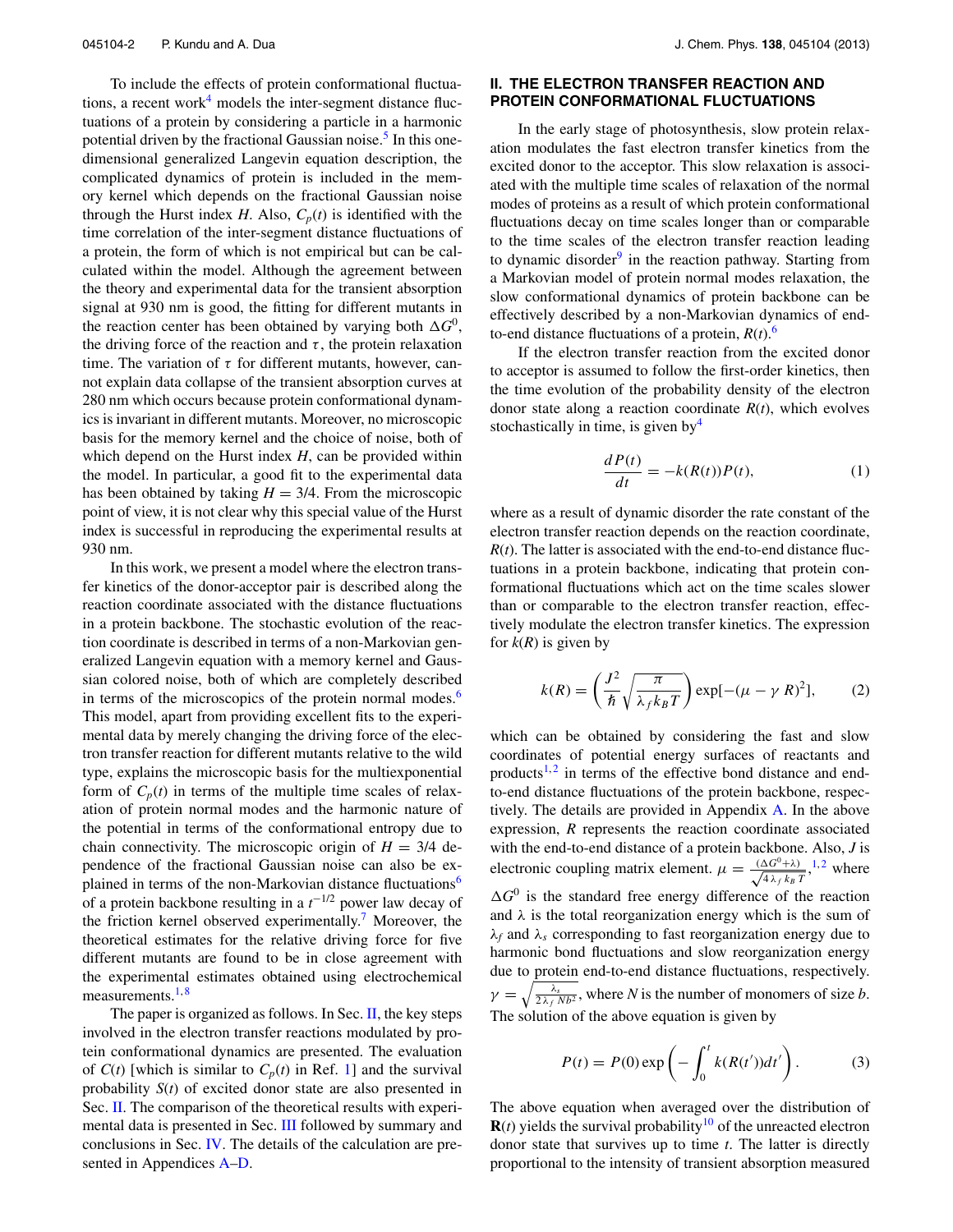in the experiment.<sup>4</sup> Carrying out the average yields

$$
S(t) = \langle P(t) \rangle = P(0) \left\{ \exp \left( - \int_0^t k(R(t'))dt' \right) \right\}.
$$
 (4)

The stochastic evolution of the reaction coordinate associated with the end-to-end distance fluctuations in a protein backbone is presented in Sec. II A.

## **A. Generalized Langevin equation for the end-to-end vector**

The expression for the survival probability obtained above is similar to the one presented in Ref. 4. However, in Ref. 4 the time evolution of the reaction coordinate, the inter-segment distance *x*, was modelled as a particle in a one-dimensional harmonic potential driven by the fractional Gaussian noise. In the present work, the protein conformational fluctuations about the ground energetic state, occurring in a three-dimensional space, are parametrized by  $\mathbf{r}_n(t) = \mathbf{r}_n^0$  $+ \mathbf{u}_n(t)$ , where  $\mathbf{r}_n^0$  is the position vector of the *n*th monomer in the energetic ground state and  $\mathbf{u}_n(t)$  is the deviation of the *n*th monomer from its ground state conformation. Protein conformation dynamics can, therefore, be effectively described by considering the stochastic dynamics of the end-to-end vector, **R**(*t*) = **r**<sub>*N*</sub>(*t*) - **r**<sub>0</sub>(*t*) = **R**<sup>0</sup> + **u**<sub>*N*</sub>(*t*) - **u**<sub>0</sub>(*t*), of a protein backbone, where  $\mathbf{R}^0 = \mathbf{r}_N^0 - \mathbf{r}_0^0$  is the end-to-end vector of a protein chain in its energetic ground state and subscripts 0 and *N* label the first and last monomers, respectively. It is to be noted that the consideration of the end-to-end distance as opposed to the inter-segment distance  $\mathbf{R}_{nm}(t) = \mathbf{R}_{nm}^0 + \mathbf{u}_n(t) - \mathbf{u}_m(t)$  as the reaction coordinate while simplifying the present analysis does not affect the quantitative results.<sup>6</sup>

The scalar component of the end-to-end vector,  $\mathbf{R}(t)$ , is related to the reaction coordinate,  $R(t)$ , through  $R(t)$  $=\sqrt{\mathbf{R}(t)\cdot\mathbf{R}(t)}$ . Using the simplest Rouse-like dynamics for the harmonic deviations  $\mathbf{u}_n(t)$ , introduced earlier<sup>6</sup> to explain the two-point and four-point autocorrelations of the fluorescence lifetime fluctuations associated with the distance fluctuations of the protein flavin reductase, $5$  the stochastic time evolution of the displacement vector is given by

$$
\zeta \frac{\partial \mathbf{u}_n(t)}{\partial t} = k \frac{\partial^2 \mathbf{u}_n(t)}{\partial n^2} + \mathbf{f}_n(t). \tag{5}
$$

The above equation is a force balance equation, where the first term is due to the dissipative force, the second term represents the force due to entropic elasticity arising from the chain connectivity, and the last term represents the random noise term. Here,  $\zeta$  is a friction coefficient,  $k = 3k_B T/b^2$  is an entropic spring constant and  $f<sub>n</sub>$  is a Gaussian white noise satisfying  $\langle f_n(t)f_m(t') \rangle = 2k_B T \zeta \delta_{nm} \delta(t-t').$ 

In what follows, we use the Markovian dynamics of protein normal modes to describe the non-Markovian dynamics of the reaction coordinate associated with protein distance fluctuations. Given that the two ends of the chain are free of external force, the displacement at the two ends should satisfy  $\partial \mathbf{u}_n / \partial n = 0$  at  $n = 0$  and  $n = N$ . In terms of the normal modes, therefore, the displacement vector is given by  $\mathbf{u}_n(t) = 2 \sum_{p=1}^{\infty} \mathbf{Q}_p(t) \cos(p\pi n/N) - \mathbf{R}_n^0$ , resulting in the following equation for the time evolution of the protein normal modes:

$$
\zeta_p \frac{\partial \mathbf{Q}_p(t)}{\partial t} = -k_p \mathbf{Q}_p(t) + \mathbf{F}_p(t),\tag{6}
$$

where  $\zeta_p = 2N\zeta$  is the friction coefficient of the *p*th mode,  $k_p = 6p^2 \pi^2 k_B T/Nb^2$  is the entropic spring constant of the *p*th mode and  $f_n(t) = 2 \sum_{p=1}^{\infty} F_p(t) \cos(p\pi n/N).$ <sup>11</sup>

From the above equation, the time-correlation function of the protein normal modes follows

$$
\langle \mathbf{Q}_p(0) \cdot \mathbf{Q}_q(t) \rangle = \delta_{pq} \frac{N b^2}{(p^2 + q^2)\pi^2} \exp(-p^2 t/\tau). \tag{7}
$$

The above equation shows that each mode is uncorrelated with all other modes and relaxes as a single exponential with its own distinct relaxation time,  $\tau / p^2$ , where  $\tau$  $=Nb^2\zeta_p/6\pi^2k_BT$  is the longest relaxation time associated with the first normal mode. These features of the correlation function show that the fluctuations of the individual normal mode are governed by the Ornstein-Uhlenbeck process,<sup>12</sup> and are thereby Gaussian and Markovian in nature. Since the endto-end vector is related to the sum of the normal modes,  $\mathbf{R}(t)$  $= -4\sum_{p=1, odd} Q_p(t)$ , the time correlation of distance fluctuations is given by

$$
\rho(t) = 8 \sum_{p:odd} \frac{Nb^2}{p^2 \pi^2} e^{-p^2 t/\tau},
$$
\n(8)

indicating that the end-to-end distance fluctuations are governed by the superimposed Ornstein-Uhlenbeck process and are therefore Gaussian and non-Markovian in nature.<sup>12</sup> As a result of the latter, the time evolution of the end-to-end vector is governed by the underdamped non-Markovian generalized Langevin equation with a memory kernel and the Gaussian colored noise given by $^{6, 13, 14}$ 

$$
\int_0^t dt' K(t-t') \frac{d\mathbf{R}(t')}{dt'} = -\frac{3k_B T}{Nb^2} \mathbf{R}(t) + \mathbf{f}(t),\qquad(9)
$$

where the mean and the variance of the Gaussian colored noise are given by  $\langle \mathbf{f}(t) \rangle = 0$  and  $\langle f_\alpha(0) f_\beta(t) \rangle = k_B T K(t) \delta_{\alpha\beta}$ , respectively, with  $K(t)$  being the friction kernel. Also, the first term on the right hand side represent the effective elastic force due to chain connectivity originating from the entropic contribution to the free energy,<sup>11</sup> given by  $F(\mathbf{R}) = \frac{3K_B T}{2Nb^2} \mathbf{R}^2$ , which is harmonic in nature. To obtain a closed form analytical expression for  $K(t)$ , the above equation can be multiplied with **R**(0), averaged, and Laplace transformed to yield

$$
K(s) = \frac{3k_B T}{Nb^2} \frac{C(s)}{1 - sC(s)},
$$
\n(10)

where  $K(s) = \frac{3k_B T}{Nb^2} \int_0^\infty dt \exp(-st) K(t)$  is the Laplace transform of  $K(t)$  and  $C(s) = \rho(s)/\rho(0)$ . A closed form analytical expression for  $K(s)$  can be obtained by replacing the summation by integration in Eq. (8), Laplace transforming the resulting expression and substituting it in the above expression to yield

$$
K(s) = \frac{3k_B T}{Nb^2} \sqrt{\frac{\tau}{s}} \frac{\left[1 - \frac{1}{\sqrt{s\tau}} \left[\frac{\pi}{2} - \tan^{-1}\left(\frac{1}{\sqrt{s\tau}}\right)\right]\right]}{\left[\frac{\pi}{2} - \tan^{-1}\left(\frac{1}{\sqrt{s\tau}}\right)\right]}.
$$
(11)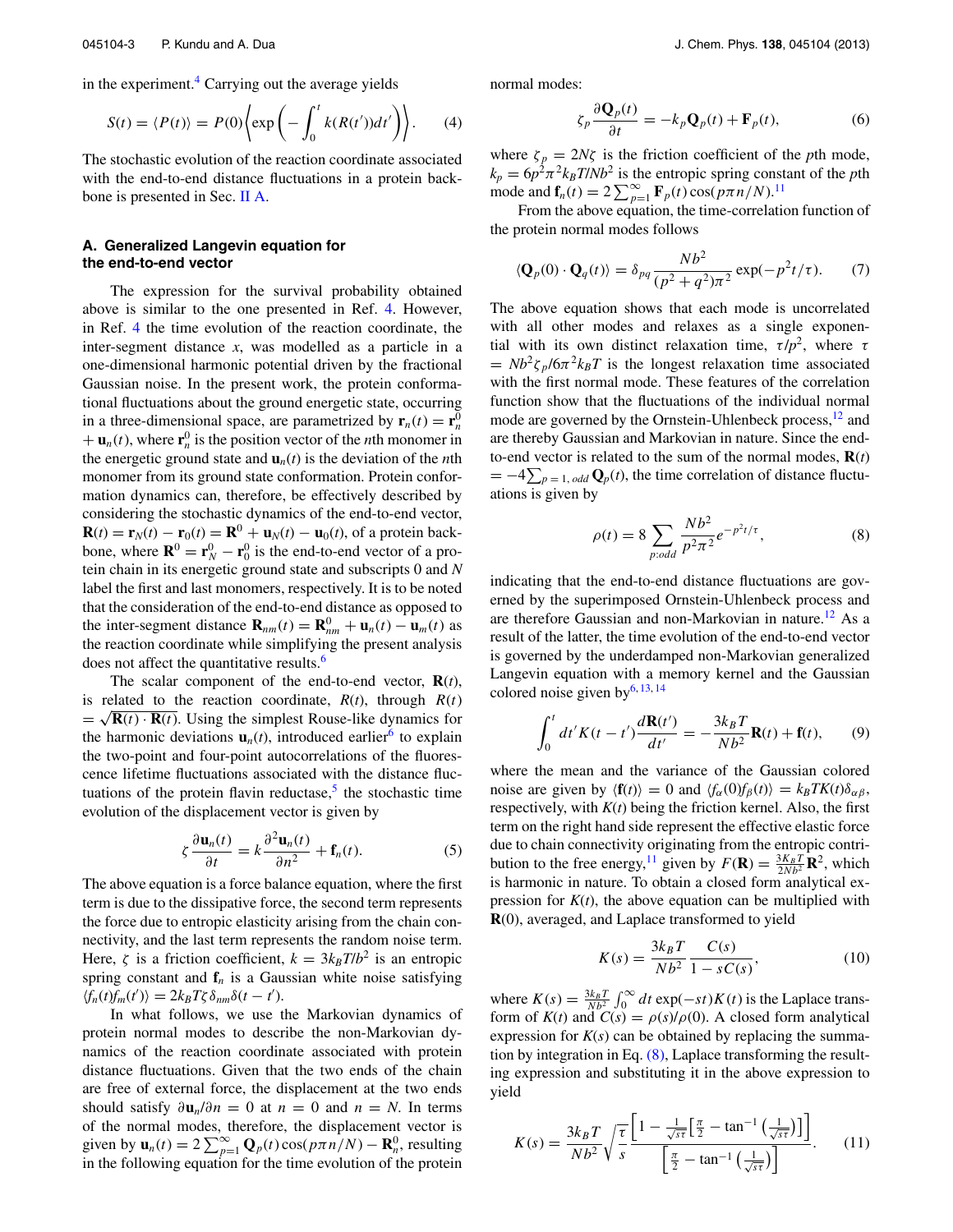For times longer than the longest relaxation time,  $s\tau \ll 1$ , the above expression reduces to  $K(s) \approx \frac{k_B T}{Nb^2} \tau \approx N\zeta$ , which implies that the friction memory kernel is given by  $K(t) \approx \zeta_R \delta(t)$ , where  $\zeta_R = N\zeta$  is the total friction coefficient of the chain.<sup>11</sup> Since  $K(t) \propto \delta(t)$ , the Markovian limit is reassuringly recovered at long times.<sup>13, 14</sup> In contrast, for times shorter than the longest relaxation time,  $s\tau \gg 1$ ,  $K(s) \approx \frac{k_B T}{Nb^2} \sqrt{\tau/s}$ , implying that  $K(t) \propto 1/\sqrt{t}$ .

In a previous work, the dynamics of inter-segment distance which effectively modulate the electron transfer reaction was described by considering the time evolution of a particle in a harmonic potential driven by the fractional Gaussian noise.<sup>4</sup> In this model, the effective friction coefficient was assumed to be given by  $K(t) = 2H(2H - 1)t^{2H - 2}$ , where *H* is the Hurst index lying between 1/2 and 1. A good fit to experimental data was obtained by taking  $H = 3/4$ . However, no physical interpretation for this special choice, which yields  $K(t) \propto 1/\sqrt{t}$ , was provided. In the non-Markovian generalized Langevin equation approach used here, the colored Gaussian noise is fully described in terms of the microscopics of the non-Markovian distance fluctuations arising from the superposition of the Markovian fluctuations of the protein normal modes. The power law,  $t^{-1/2}$ , dependence of the friction kernel, observed experimentally, $\frac{7}{7}$  therefore arises naturally. For times shorter than the longest relaxation time, the power law decay of the friction kernel is due to the non-Markovian distance fluctuations which at long times recovers the expected Markovian limit resulting in delta-function correlated white noise. The expression for the fractional Gaussian noise in Ref. 4, however, does not recover the expected limit of delta-function correlated white noise at long times.

#### **B. Survival probability of electron donor state**

To obtain the expression for the probability distribution of **R**(*t*), the generalized Langevin equation can be transformed into the Smoluchowski equation by following the calculation presented in Appendix B. The resulting expression is

$$
\frac{\partial P(\mathbf{R},t)}{\partial t} = D(t) \left[ \frac{\partial}{\partial \mathbf{R}} \cdot \mathbf{R} P(\mathbf{R},t) + \frac{N b^2}{3} \frac{\partial^2}{\partial \mathbf{R}^2} P(\mathbf{R},t) \right],
$$
\n(12)

where  $D(t) = -\frac{\dot{C}(t)}{C(t)}$  is the time dependent diffusion coefficient and  $C(t)$  is the time correlation of the distance fluctuations in a protein, given by

$$
C(t) = \frac{\rho(t)}{\rho(0)} = \frac{8}{\pi^2} \sum_{p:odd} \frac{1}{p^2} \exp(-p^2 t/\tau).
$$
 (13)

If  $P(\mathbf{R}, t | \mathbf{R}_0, 0)$  represents the conditional probability that the end-to-end vector of a chain which was  $\mathbf{R}_0$  at time  $t = 0$  is **R** at time *t* then this probability is obtained from the following Smoluchowski equation:

$$
\frac{\partial P(\mathbf{R}, t | \mathbf{R}_0, 0)}{\partial t} = D(t) \left[ \frac{\partial}{\partial \mathbf{R}} \cdot \{ \mathbf{R} P(\mathbf{R}, t | \mathbf{R}_0, 0) \} + \frac{Nb^2}{3} \frac{\partial^2}{\partial \mathbf{R}^2} P(\mathbf{R}, t | \mathbf{R}_0, 0) \right]
$$
(14)

along with the initial condition $11$ 

$$
P(\mathbf{R},0|\mathbf{R}_0,0) = \delta(\mathbf{R} - \mathbf{R}_0).
$$
 (15)

The solution of the above equations, which is presented in Appendix C, yields the following Gaussian distribution:

$$
P(\mathbf{R}, t | \mathbf{R}_0, 0) = \left(\frac{3}{2\pi N b^2 \left[1 - C^2(t)\right]}\right)^{3/2}
$$

$$
\times \exp\left[-\frac{3\left(\mathbf{R} - \mathbf{R}_0 C(t)\right)^2}{2Nb^2 \left[1 - C^2(t)\right]}\right]. \quad (16)
$$

In the long time limit,  $t \to \infty$  when the correlation of the endto-end vector at time *t* is completely uncorrelated with time  $t = 0$ ,  $C(t) = 0$  and the steady state distribution is given by

$$
P_{ss}(\mathbf{R}) = \left(\frac{3}{2\pi N b^2}\right)^{3/2} \exp\left[-\frac{3\mathbf{R}^2}{2Nb^2}\right].
$$
 (17)

Following Ref. 4, an approximate closed form expression for the survival probability can be obtained by expanding the exponential function on the right hand side of Eq. (4) to the second order in cumulants with stationary correlations, resulting in

$$
S(t) = \exp\left[-\int_0^t dt'\langle k(R(t'))\rangle\right.+ \int_0^t dt'(t - t')(\langle k(R(t'))k(R(0))\rangle - \langle k(R(t'))\rangle \langle k(R(0))\rangle)\right].
$$
 (18)

Substituting the expression for the rate constant from Eq. (2) followed by integration over *t'* yields

$$
S(t) = \exp\left[-t\alpha\beta\int_0^\infty dx \, x^2 \, \exp\left[-x^2\left(\gamma'^2 + \frac{3}{2}\right) + 2\,\mu\,\gamma' \, x\right] + \int_0^t dt'(t - t') \left\{\alpha^2\beta^2 \left(\frac{(1 - C^2(t'))^{-1/2}}{3C(t')}\right) + \int_0^\infty dx \int_0^\infty dx \int_0^\infty dx \, \cos\beta \left[-(x^2 + x_0^2)\left(\gamma'^2 + \frac{3}{2(1 - C^2(t'))}\right) + 2\,\mu\,\gamma'(x + x_0)\right] \right\}
$$
  
 
$$
\times \sinh\left[\frac{3\,C(t')\,x\,x_0}{(1 - C^2(t'))}\right] - \alpha^2\beta^2 \left(\int_0^\infty dx \, x^2 \exp\left[-x^2\left(\gamma'^2 + \frac{3}{2}\right) + 2\,\mu\,\gamma' \, x\right]\right)^2\right],
$$
 (19)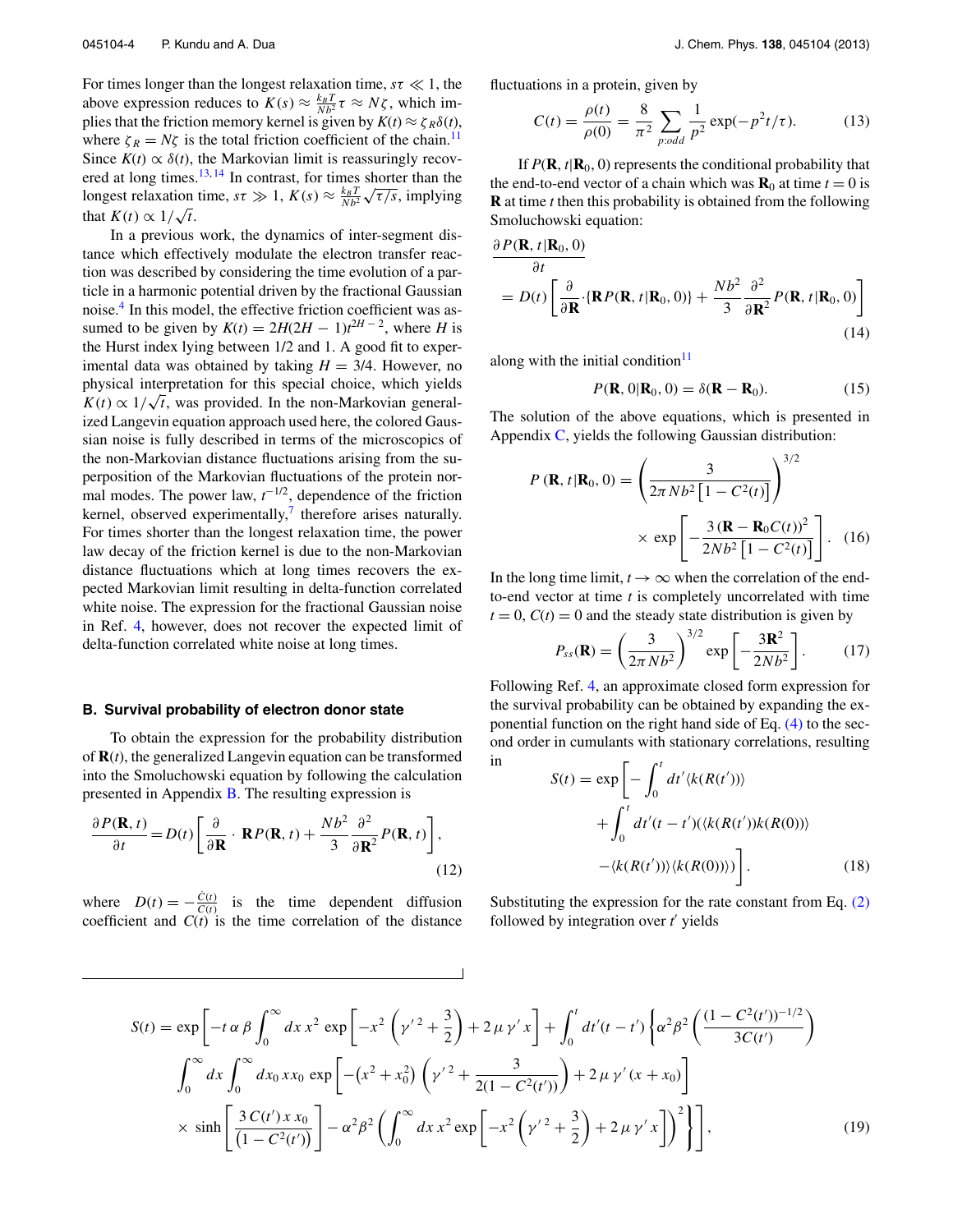where

 $\frac{R}{N^{1/2}b}$ ,  $x_0 = \frac{R_0}{N^{1/2}b}$ ,  $\alpha = (\frac{J^2}{\hbar} \sqrt{\frac{\pi}{\lambda_f k_B T}})$ ,  $\beta$  $= 4\pi \left(\frac{3}{2\pi}\right)^{3/2} \exp(-\mu^2), \ \mu = \frac{(\Delta G^0 + \lambda)}{\sqrt{4\lambda_f k_B}}$  $\frac{\Delta G^0 + \lambda}{4 \lambda_f k_B T}$ , and  $\gamma' = \sqrt{\frac{\lambda_s}{2 \lambda_f}}$ .

The key steps involved in obtaining the above expression for the survival probability are summarized in Appendix D.

#### **III. RESULTS AND DISCUSSION**

The expression for  $C(t)$  [Eq. (13)] provides a measure of the time-scale over which protein conformational fluctuations are correlated. The expression for *S*(*t*) [Eq. (19)], on the other hand, estimates the protein conformational dynamics modulated survival of the electron donor state up to time *t*. In Ref. 1, the time dependent diffusion coefficient  $D_p(t) = -\frac{\dot{C}_p(t)}{C_p(t)}$  $\frac{C_p(t)}{C_p(t)}$  had the same expression as here [Eq. (12)], where  $C_p(t)$  was the protein relaxation function. However, since protein conformational fluctuations were not explicitly included in Ref. 1,  $C_p(t)$  was considered as an empirical function, the functional form of  $C_p(t)$  which was obtained by fitting a tri-exponential function, with three distinct relaxation times as the fitting parameters, to the transient absorption signal at 280 nm. In the present work, *C*(*t*), which has the same physical interpretation as  $C_p(t)$ , is not an empirical function but derived from the non-Markovian dynamics of protein distance fluctuations. The multiple exponential decay of *C*(*t*) which corresponds to the multiple relaxation times,  $\tau_p = \tau / p^2$ , over which protein normal modes relax naturally explain the multi-exponential empirical form of  $C_p(t)$  which was necessary to obtain a good fit with the transient absorption signal at 280 nm. It also explains the microscopic origins of the non-exponential decay of the experimental data in terms of the multiple time scales over which protein normal modes relax.

Data points in Fig. 1 correspond to the temporal decay of the transient absorption change at 280 nm due to protein conformational fluctuations which are invariant in different mutants leading to data collapse. The solid line in Fig. 1 shows the fitting of  $C(t)$  [Eq. (13)] with the transient absorption sig-



FIG. 1. The temporal decay of the transient absorbance change at 280 nm due to protein conformational fluctuations as measured in experiment<sup>1</sup> is compared with the end-to-end distance correlation of the protein backbone  $C(t)$  [Eq.  $(13)$ ]. The solid line represent theoretical fit to experimental data for three different mutants of *Rhodobacter sphaeroides*, which yields the longest relaxation time corresponding to the first mode as  $\tau = 25$  ps.



FIG. 2. The temporal decay of the transient absorbance change at 930 nm measured in experiment<sup>1</sup> is compared with the theoretical expression for survival probability  $S(t)$  [Eq.  $(19)$ ] for wild type and twelve different mutants [seven (top) and six (bottom)] of *Rhodobacter sphaeroides*. Solid lines represent theoretical fit to the experimental data for the fitting parameters *J*  $= 40$  cm<sup>-1</sup>,  $\lambda_f = 350$  meV,  $\lambda_s = 90$  meV,  $T = 300$  K, and  $\tau = 25$  ps. While the standard free energy difference of wild type is taken to be  $\Delta G_{wt}^0$  $= -172$  meV, the fitting to different mutants is obtained by merely changing the relative free energy, tabulated in Table I as  $\Delta \Delta G_a^0$ .

nal at 280 nm which only requires one fitting parameter—the longest relaxation time associated with the first mode,  $\tau$ —as it fixes the relaxation time for all the higher modes through  $\tau_p$  $= \tau / p^2$ . The good fitting is obtained for  $\tau = 25$  ps which fixes the value of  $C(t)$  in Eq. (19) for the survival probability,  $S(t)$ .

The solid lines in Fig. 2 show the fitting of the survival probability  $S(t)$ , evaluated numerically from Eq.  $(19)$ , with the transient absorption signal at 930 nm. For the wild type reaction center the fitting parameters are  $\Delta G_{wt}^0 = -172$  meV, *J* = 40 cm<sup>-1</sup>,  $λ$ <sup>*f*</sup> = 350 meV,  $λ$ <sup>*s*</sup> = 90 meV, τ = 25 ps, and  $T = 300$  K. Keeping all these parameter fixed, the transient absorption signal at 930 nm for different mutants can be fitted by merely varying the standard free energy difference  $\Delta G_{mut}^0$  for different mutants with respect to the wild type reaction center, represented by the relative free energy difference,  $\Delta \Delta G^0 = \Delta G_{mut}^0 - \Delta G_{wt}^0$ . Table I shows the fitting parameters for the relative free energy difference  $\Delta\Delta G^0$ for different mutants, where the subscripts *a*, *b*, *c* correspond to the fitting parameters used in the present study, Refs. 1 and 4, respectively. In Ref. 1, where protein conformational fluctuations were not explicitly included in the model, the fitting parameters used were  $\Delta G^0 = -200$  meV (wild type), *J* = 39 cm−<sup>1</sup> , λ*<sup>f</sup>* = 280 meV, λ*<sup>s</sup>* = 70 meV, and *T* = 300 K.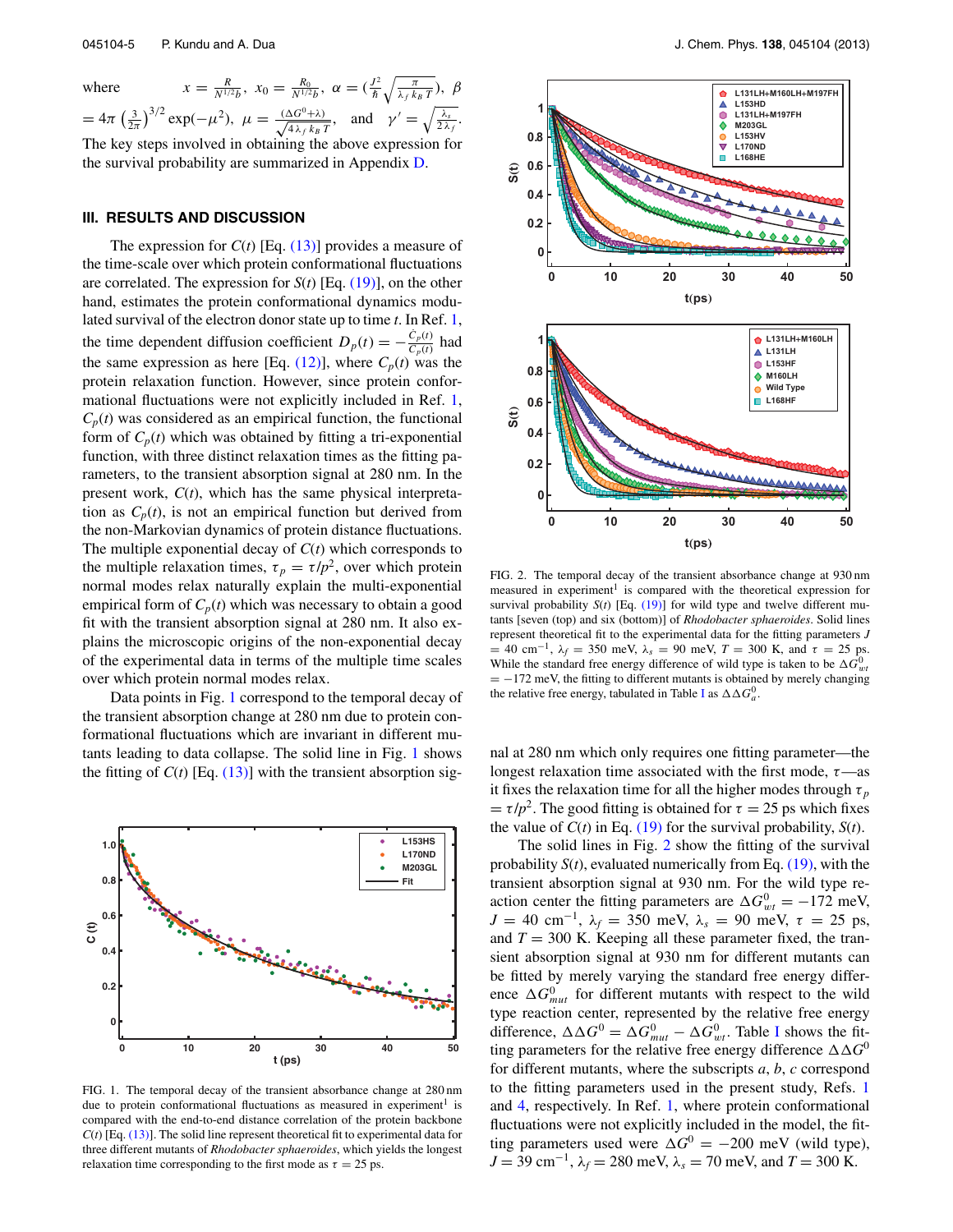TABLE I. Comparison of the fitting parameters for the relative free energy for different mutants,  $\Delta \Delta G_{a,b,c}^0$ . The subscript *a*, *b*, *c* correspond to the fitting estimates for the present work, Refs. 1 and 4, respectively. In Ref. 4, good fitting has been obtained by additionally varying the relaxation time for the inter-segment distance fluctuations,  $\tau$ , the values of which are denoted within the square brackets.

| <b>Species</b>       | $\Delta \Delta G_a^0$<br>(meV) | $\Delta \Delta G_h^0$<br>(meV) | $\Delta \Delta G_c^0[\tau(ps)]$<br>(meV) |
|----------------------|--------------------------------|--------------------------------|------------------------------------------|
| L131LH+M160LH+M197FH | 152                            | 180                            | 155 [210]                                |
| L153HD               | 131                            | 148                            | 131 [190]                                |
| L131LH+M197FH        | 118                            | 140                            | 118 [185]                                |
| L131LH+M160LH        | 117                            | 136                            | 117 [180]                                |
| M203GL               | 90                             | 105                            | 93 [165]                                 |
| L131LH               | 84                             | 99                             | 85 [154]                                 |
| L153HF               | 52                             | 57                             | 50 [89]                                  |
| L153HV               | 37                             | 28                             | 26 [55]                                  |
| M160LH               | 27                             | 27                             | 25 [50]                                  |
| Wild type            | $\Omega$                       | $\Omega$                       | 0[40]                                    |
| L170ND               | $-1$                           | $-7$                           | $-0.7$ [31]                              |
| <b>L168HE</b>        | $-40$                          | $-48$                          | $-44$ [21]                               |
| L168HF               | $-68$                          | $-75$                          | $-60$ [6]                                |

In Ref. 4, on the other hand, where protein conformational fluctuations were included by considering the stochastic dynamics of a particle in a harmonic potential driven by the Gaussian fractional noise, the best fitting was obtained by considering the same fitting parameters [*J*,  $\lambda_f$ ,  $\lambda_s$ , and *T*] as in Ref. 1. However, in contrast to the present work and Ref. 1, the value of the protein relaxation time,  $\tau$ , was not obtained by fitting the theoretical curve with the signal at 280 nm, but by considering  $\tau$  as an additional fitting parameter. In Table I, the values of these additional fitting parameters  $[\tau]$  are specified within the square brackets against  $\Delta \Delta G_c^0$  values for each mutant. Since data collapse for the signal at 280 nm for different mutants shows that protein conformational fluctuations are insensitive in different mutants and decays as a single nonexponential curve [Ref. 1], it is not clear why different values of the protein relaxation times are needed to obtain fitting for 930 nm signal for different mutants. One possible reason for this could be that the fractional Gaussian noise in Ref. 4 does not recover the expected limit of delta function correlated white noise at long times $14$  and only provides a reasonable description for times shorter than the longest relaxation time of a protein.

The relative free energy difference for different mutants,  $\Delta \Delta G_{P/P^+}^0$  can be measured electrochemically, where  $P/P^+$ is the midpoint potential of each mutant and  $P$  is the initial electron donor.<sup>1,8</sup> The open circles in Fig. 3 represent the experimental estimates for  $\Delta \Delta G_{P/P^+}^0$  for five different mutants. These values are compared with the theoretical fitting estimates,  $\Delta\Delta G_{fit}^0$ , given in Table I corresponding to the present work and diffusion-reaction model of Ref. 1. Figure 3 shows that the theoretical estimates of the present model,  $\Delta \Delta G_a^0$ [squares] compare well with the theoretical estimates of the diffusion-reaction model,  $\Delta \Delta G_b^0$  [triangles] and experimental estimates,  $\Delta \Delta G_{P/P^+}^0$  [circles] in Ref. 8.



FIG. 3. Comparison of the theoretical estimates of the relative free energy difference,  $\Delta \Delta G_{a,b}^0$ , tabulated in Table I for the present study,  $\Delta \Delta G_a^0$ [squares], and the diffusion-reaction model,  $\Delta \Delta G_b^0$  [triangles], with the experimental estimates  $\Delta \Delta G_{P/P^+}^0$  [circles] obtained using electrochemical measurements in Ref. 8 for five different mutants of *Rhodobacter sphaeroides*. The solid line is a guide to the eye.

#### **IV. SUMMARY AND CONCLUSION**

In this work, we have used a non-Markovian generalized Langevin equation approach to describe the stochastic dynamics of the reaction coordinate associated with protein distance fluctuations, which effectively modulates the electron transfer kinetics in early stage photosynthesis. The non-Markovian generalized Langevin equation description includes a memory kernel and colored Gaussian noise, both of which are completely described in terms of the microscopics of the protein normal mode fluctuations. This model yields an analytical expression for protein distance fluctuations, *C*(*t*) as a superposition of the protein normal modes relaxation with each mode decaying with its own relaxation time, resulting in multiple time scales of relaxation. *C*(*t*) provides excellent fit to the 280 nm signal associated with the protein conformational relaxation and yields the relaxation time of the first normal mode through which the relaxation time of all the higher modes can be obtained. The non-exponential relaxation of the latter can be understood in terms of the multiple time scales of relaxation of the normal modes. The harmonic potential assumed in Ref. 1 also finds its microscopic meaning in terms of the conformational entropy due to chain connectivity. The expression for the survival probability for electron donor state, on the other hand, provides excellent fits to the transient absorption signal at 930 nm, using the same *C*(*t*) obtained by fitting the 280 nm signal, for different mutants in the reaction center just by varying the driving force of the reaction relative to the wild type. The non-exponential decay of the latter is due to dynamic disorder in the electron transfer reaction pathway because of protein conformational fluctuations that occur on time scales slower than or comparable to the electron transfer reaction. The theoretical estimates for the relative driving force for five mutants are in reasonably good agreement with the experimental estimates obtained using electrochemical measurements.

The non-Markovian Langevin equation approach used here has earlier $<sup>6</sup>$  provided excellent fits to the experimental</sup>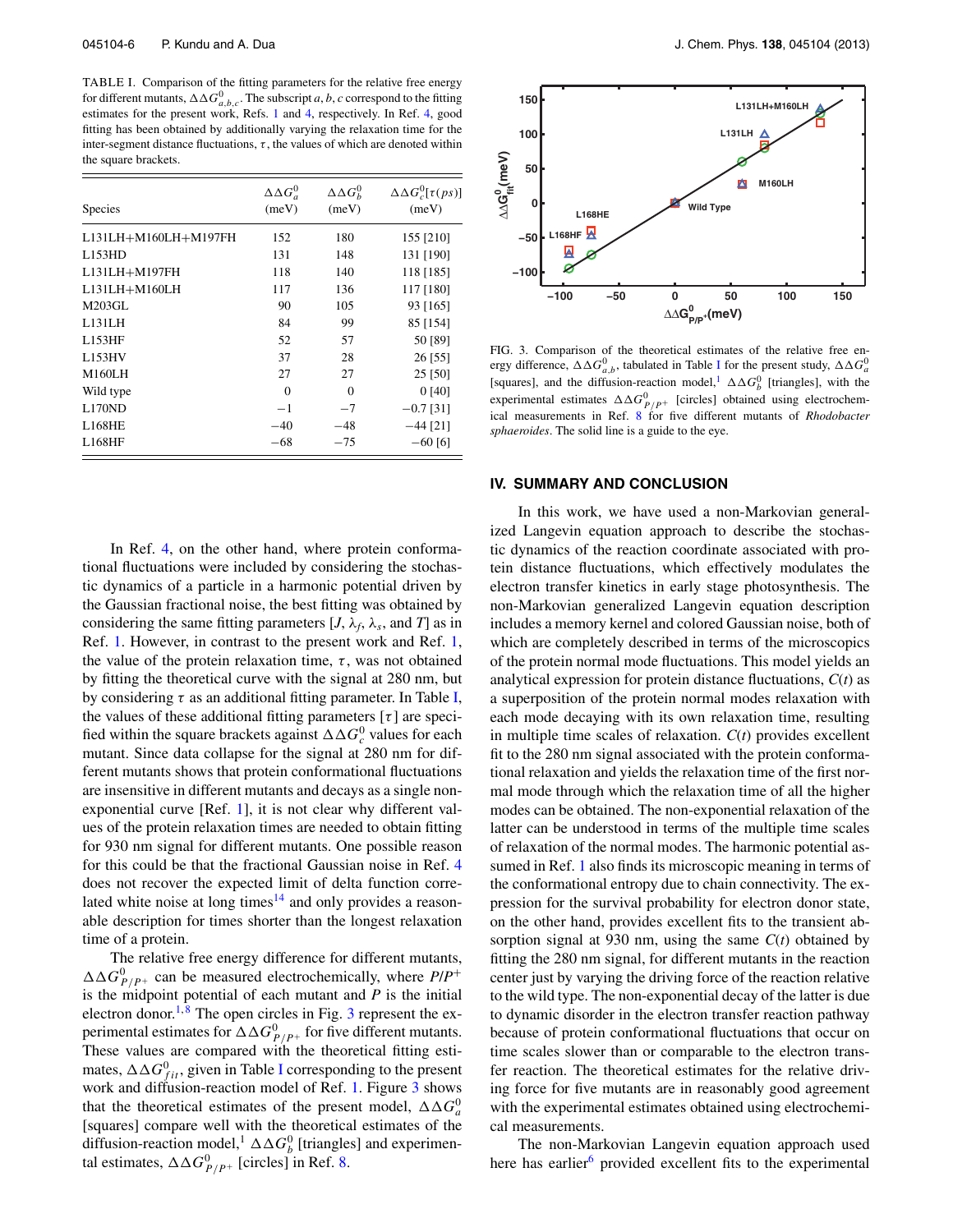data measuring the two-point and four-point autocorrelations of the fluorescence lifetime fluctuations associated with the distance fluctuations of the protein flavin reductase over five decades in time and has also demonstrated a symmetry of these functions observed experimentally.<sup>5</sup> Given that the same model provides accurate fits to the transient absorbance signals for protein dynamics modulated electron transfer kinetics, explains the microscopic origin for the non-exponential decay of these signals, clarifies in terms of the protein normal mode fluctuations why the consideration of a tri-exponential empirical form for  $C_p(t)$  and a harmonic potential for protein distance fluctuations in Ref. 1 were sufficient to recover the experimental results, shows that several universal aspects of protein conformational fluctuations can be captured by the non-Markovian Langevin equation approach for distance fluctuations used here.

#### **ACKNOWLEDGMENTS**

P.K. acknowledges the financial support from the University Grants Commission (UGC), Government of India.

## **APPENDIX A: PROTEIN DYNAMICS MODULATED ELECTRON TRANSFER RATE CONSTANT**

In Sumi-Marcus model, the electron transfer kinetics in a viscous solvent has been described in terms of the fast and slow reaction coordinates.<sup>2, 3</sup> When the electron transfer kinetics is modulated by the conformational dynamics of a protein backbone, then the potential energy surface of reactants and products along the fast and slow reaction coordinates<sup>1</sup> can be given by

$$
V^{r}(q, R) = \frac{1}{2}k_f q^2 + \frac{1}{2}k_s R^2,
$$
 (A1)

$$
V^{p}(q, R) = \frac{1}{2}k_f(q - q_0)^2 + \frac{1}{2}k_s(R - R_0)^2 + \Delta G^0, \text{ (A2)}
$$

where  $q$  and  $R$  are the respective fast and slow reaction coordinates associated with the harmonic fluctuations of the effective bond distance and end-to-end distance of a protein chain with  $k_f = k_B T/b^2$  and  $k_s = k_B T/Nb^2$  being the respective entropic spring constants.<sup>11</sup>  $q_0$  and  $R_0$  are the equilibrium values of *q* and *R*, respectively, and  $\Delta G^0$  is the standard free energy difference between the reactants and products. The fast and slow components of the total reoganizational energy  $\lambda$  are given by  $\lambda_f = k_f q_0^2/2$  and  $\lambda_s = k_s R_0^2/2$ , respectively, such that  $\lambda = \lambda_s + \lambda_f$ <sup>1,2</sup> In Ref. 1, where the protein conformational fluctuations are not explicitly included, the functional form of the potential,  $V_p(x)$ , associated with the slow reaction coordinate was not specified, but was assumed to be harmonic in nature. In the present work, the probability distribution of the effective bond distance and the end-to-end distance follow the Gaussian distributions.<sup>6, 11</sup> The quadratic dependence of the effective bond distance and end-to-end distance, associated with the fast and slow reaction coordinates, therefore, appears naturally.

The potential energy surfaces of reactants and products intersect when  $V^r(q^{\dagger}, R) = V^p(q^{\dagger}, R)$ ,<sup>2</sup> yielding

$$
q^{\dagger} = \frac{(\Delta G^0 + \lambda) - k_s R R_0}{k_f q_0}.
$$
 (A3)

Given that the electron transfer rate is given by  $k(R)$  $= v_f \exp(-\Delta G^{\dagger}(R)/k_B T)$ , where  $v_f = \frac{J^2}{\hbar} \sqrt{\frac{\pi}{\lambda_f k_B T}}$  is the frequency factor and  $\Delta G^{\dagger}(R) = V^{r}(q^{\dagger}, R) - V^{r}(0, R)$  is the free energy difference, Eqs.  $(A1)$  and  $(A3)$  yield<sup>2</sup>

$$
\Delta G^{\dagger}(R) = \frac{1}{2} k_a q^{\dagger 2} = \frac{\left(\Delta G^0 + \lambda - \sqrt{\frac{2\lambda_s k_B T}{N D^2} R}\right)^2}{4\lambda_f}
$$
 (A4)

resulting in

$$
k(R) = \left(\frac{J^2}{\hbar} \sqrt{\frac{\pi}{\lambda_f k_B T}}\right) \exp[-(\mu - \gamma R)^2],\tag{A5}
$$

where  $\mu = \frac{(\Delta G^0 + \lambda)}{\sqrt{4 \lambda + k_B}}$  $rac{\Delta G^0 + \lambda}{4 \lambda_f k_B T}$  and  $\gamma = \sqrt{\frac{\lambda_s}{2 \lambda_f N b^2}}$ . The above expression is the same as Eq.  $(2)$ . It is to be noted that in real systems the electronic coupling matrix *J* and the fast reorganization energy  $\lambda_f$  can depend on the distance and orientation of the donor-acceptor pair.15, <sup>16</sup> Here, the presence of protein conformational fluctuations which effectively modulate electron transfer kinetics require the presence of slow reaction coordinate along with the fast one. This makes the present analysis complex compared to earlier works. Given the complexity of the present calculation, we have assumed *J* and  $\lambda_f$  to be constant.

## **APPENDIX B: DERIVATION OF THE SMOLUCHOWSKI EQUATION**

The expression for the probability distribution of  $\mathbf{R}(t)$ can be obtained by transforming the generalized Langevin equation into the Smoluchowski equation. The details of the method are given in Refs.  $17-21$ . Here we outline the key steps relevant to the present calculation.

The Laplace transform of the generalized Langevin equation [Eq. (9)] yields

$$
\mathbf{R}(s) = \mathbf{R}(0) C(s) + \mathbf{f}(s) \phi(s) \frac{Nb^2}{3k_B T}, \quad (B1)
$$

where  $C(s) = \frac{K(s)}{K(s+1)}$  $\frac{K(s)}{s K(s) + \frac{3k_BT}{Nb^2}}$  and  $\phi(s) = 1 - s C(s)$ . Equation  $(B1)$  can be Laplace inverted to yield

$$
\mathbf{R}(t) = \mathbf{R}(0) C(t) + \frac{Nb^2}{3k_B T} \int_0^t dt' \phi(t - t') \mathbf{f}(t').
$$
 (B2)

The time derivative of Eq. (B2) yields

$$
\dot{\mathbf{R}}(t) = -D(t)\mathbf{R}(t) + \frac{Nb^2}{3k_BT}C(t)\frac{d}{dt}\int_0^t dt'\frac{\phi(t-t')}{C(t)}\mathbf{f}(t'),
$$
\n(B3)

where  $D(t) = -\frac{\dot{C}(t)}{C(t)}$ .

Defining  $P(\mathbf{R},t) = \langle \delta(\mathbf{R}(t) - \mathbf{R}) \rangle$  and differentiating it with respect to *t* yields

$$
\frac{\partial P(\mathbf{R},t)}{\partial t} = -\frac{\partial}{\partial \mathbf{R}} \langle \delta(\mathbf{R}(t) - \mathbf{R}) \dot{\mathbf{R}}(t) \rangle.
$$
 (B4)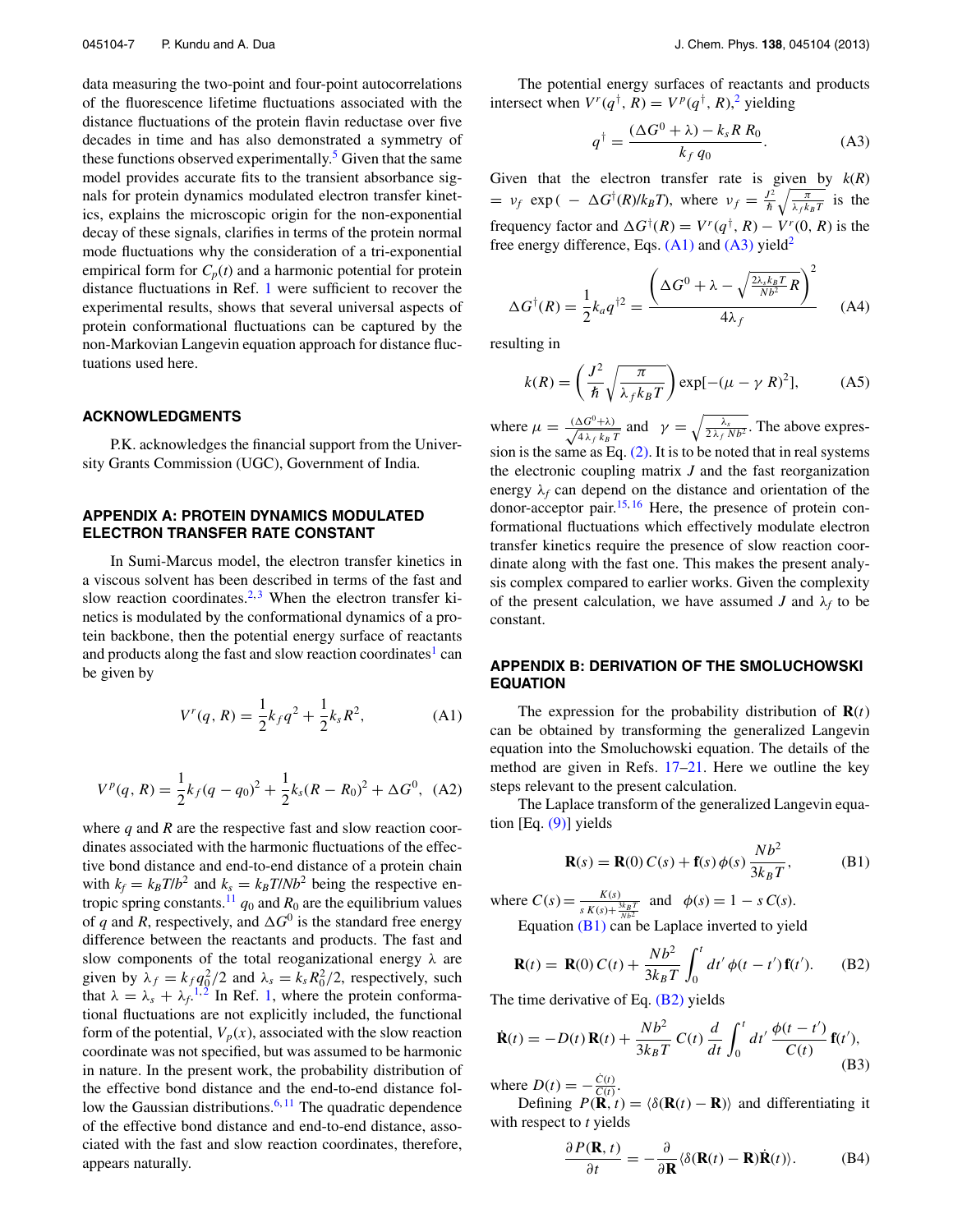$$
\frac{\partial P(\mathbf{R}, t)}{\partial t} = D(t) \frac{\partial}{\partial \mathbf{R}} \cdot \mathbf{R} P(\mathbf{R}, t)
$$

$$
- \frac{Nb^2}{3k_B T} \frac{\partial}{\partial \mathbf{R}} \langle \delta(\mathbf{R}(t) - \mathbf{R}) \overline{\mathbf{f}}(t) \rangle, \quad (B5)
$$

where  $\overline{\mathbf{f}}(t) = C(t) \frac{d}{dt} \int_0^t dt' \frac{\phi(t-t')}{C(t)}$  $\frac{(t-t')}{C(t)}$  **f**(t'). Using Novikov's theorem in Eq. (B5)

$$
\langle \delta(\mathbf{R}(t) - \mathbf{R}) \mathbf{f}(t) \rangle
$$
  
=  $-\frac{\partial}{\partial \mathbf{R}} \int_0^t dt' \langle \mathbf{\bar{f}}(t) \mathbf{\bar{f}}(t') \rangle \langle \delta(\mathbf{R}(t) - \mathbf{R}) \frac{\delta \mathbf{R}(t)}{\delta \mathbf{\bar{f}}(t)} \rangle.$  (B6)

The functional derivative in Eq. (B6) is obtained using the solution of Eq.  $(B3)$ , resulting in

$$
\frac{\delta \mathbf{R}(t)}{\delta \bar{\mathbf{f}}(t)} = \frac{Nb^2}{3k_B T} \exp\left[-\int_{t'}^{t} dt_1 D(t_1)\right].
$$
 (B7)

From Eqs.  $(B5)$ – $(B7)$ , the corresponding Smoluchowski equation is given by

$$
\frac{\partial P(\mathbf{R}, t)}{\partial t} = D(t) \frac{\partial}{\partial \mathbf{R}} \cdot \mathbf{R} P(\mathbf{R}, t) + \left(\frac{Nb^2}{3k_B T}\right)^2 \frac{\partial^2}{\partial \mathbf{R}^2} P(\mathbf{R}, t) A(t), \quad (B8)
$$

where  $A(t) = \int_0^t dt' \langle \mathbf{\bar{f}}(t) \mathbf{\bar{f}}(t') \rangle \exp[-\int_{t'}^t dt_1 D(t_1)].$ 

The explicit expression for  $\mathbf{\bar{f}}(t)$  when substituted in the expression for *A*(*t*) yields

$$
A(t) = \frac{1}{2} C^2(t) \frac{d}{dt} \frac{1}{C^2(t)} k_B T \int_0^t dt_1
$$
  
 
$$
\times \int_0^t dt_2 \phi(t - t_1) \phi(t - t_2) K(t_2 - t_1). \quad (B9)
$$

Following Fox, $21$  the double integral part of Eq. (B9) can be solved using the method of double Laplace transform, resulting in

$$
\frac{3k_B T}{Nb^2} [1 - C^2(t)].
$$
 (B10)

Substituting the above expression into Eq. (B9) yields

$$
A(t) = \frac{3(k_B T)^2}{Nb^2} D(t).
$$
 (B11)

Substitution of Eq.  $(B11)$  into Eq.  $(B8)$  results in Eq.  $(12)$ .

# **APPENDIX C: SOLUTION OF THE SMOLUCHOWSKI EQUATION**

The Fourier transform of Eq. (12) yields

$$
\frac{dY(\mathbf{k}, t | \mathbf{R}_0, 0)}{dt}
$$
\n
$$
= \left[ -D(t) \mathbf{k} \frac{\partial}{\partial \mathbf{k}} - \frac{Nb^2}{3} D(t) \mathbf{k}^2 \right] Y(\mathbf{k}, t | \mathbf{R}_0, 0), \quad (C1)
$$

where

$$
Y(\mathbf{k}, t | \mathbf{R}_0, 0) = \int_{-\infty}^{\infty} d\mathbf{R} P(\mathbf{R}, t | \mathbf{R}_0, 0) e^{-i\mathbf{k} \cdot \mathbf{R}}.
$$
 (C2)

Equation (C1) can be solved by the method of characteristics, $12, 22$  which yields

$$
Y(\mathbf{k}, t | \mathbf{R}_0, 0) = \exp\left[-\frac{Nb^2 \mathbf{k}^2}{6}\right] \Omega(\mathbf{k} C(t)), \quad (C3)
$$

where  $\Omega$  is an unknown function, the form of which can be determined in such a way that the initial conditions are satisfied.

Using the initial condition,  $P(\mathbf{R}, 0 | \mathbf{R}_0, 0) = \delta(\mathbf{R} - \mathbf{R}_0)$ , in Eq. (C2) yields

$$
Y(\mathbf{k},0|\mathbf{R}_0,0)=e^{-i\mathbf{k}\cdot\mathbf{R}_0}=\exp\left[-\frac{Nb^2\,\mathbf{k}^2}{6}\right]\,\Omega\left(\mathbf{k}\right),\quad\text{(C4)}
$$

resulting in

$$
\Omega(\mathbf{k}) = \exp\left[-i\mathbf{k}\cdot\mathbf{R_0} + \frac{Nb^2\,\mathbf{k}^2}{6}\right].\tag{C5}
$$

Replacing **k** by **k**  $C(t)$  in Eq. (C5) results

$$
\Omega(\mathbf{k} C(t)) = \exp\left[-i\mathbf{k} \cdot \mathbf{R}_0 C(t) + \frac{Nb^2 \mathbf{k}^2 C^2(t)}{6}\right].
$$
 (C6)

Substitution of Eq.  $(C6)$  into Eq.  $(C3)$  yields

$$
Y(\mathbf{k}, t | \mathbf{R}_0, 0) = \exp[-i\mathbf{k} \cdot \mathbf{R}_0 C(t)]
$$

$$
\times \exp\left[-\frac{Nb^2 \mathbf{k}^2}{6} \{1 - C^2(t)\}\right]. \quad (C7)
$$

The inverse Fourier transform of Eq.  $(C7)$  yields the solution of the Smoluchowski equation, given by Eq. (16).

## **APPENDIX D: DERIVATION OF THE TIME DEPENDENT SURVIVAL PROBABILITY**

The calcuation of the survival probability requires the explicit expressions for the rate-rate correlation functions in Eq.  $(18)$  which can be evaluated using Eqs.  $(2)$ ,  $(16)$ , and  $(17)$ .

$$
\langle k(R(t)) \rangle = \langle k(R(0)) \rangle
$$
  
\n
$$
= \int_{-\infty}^{\infty} d\mathbf{R} k(R) P_{ss}(\mathbf{R})
$$
  
\n
$$
= \left(\frac{J^2}{\hbar} \sqrt{\frac{\pi}{\lambda_f k_B T}}\right) \left(\frac{3}{2\pi N b^2}\right)^{3/2} 4\pi \exp(-\mu^2)
$$
  
\n
$$
\times \int_{0}^{\infty} dR R^2 \exp\left[-R^2 \left(\gamma^2 + \frac{3}{2N b^2}\right) + 2\mu \gamma R\right].
$$
  
\n(D1)